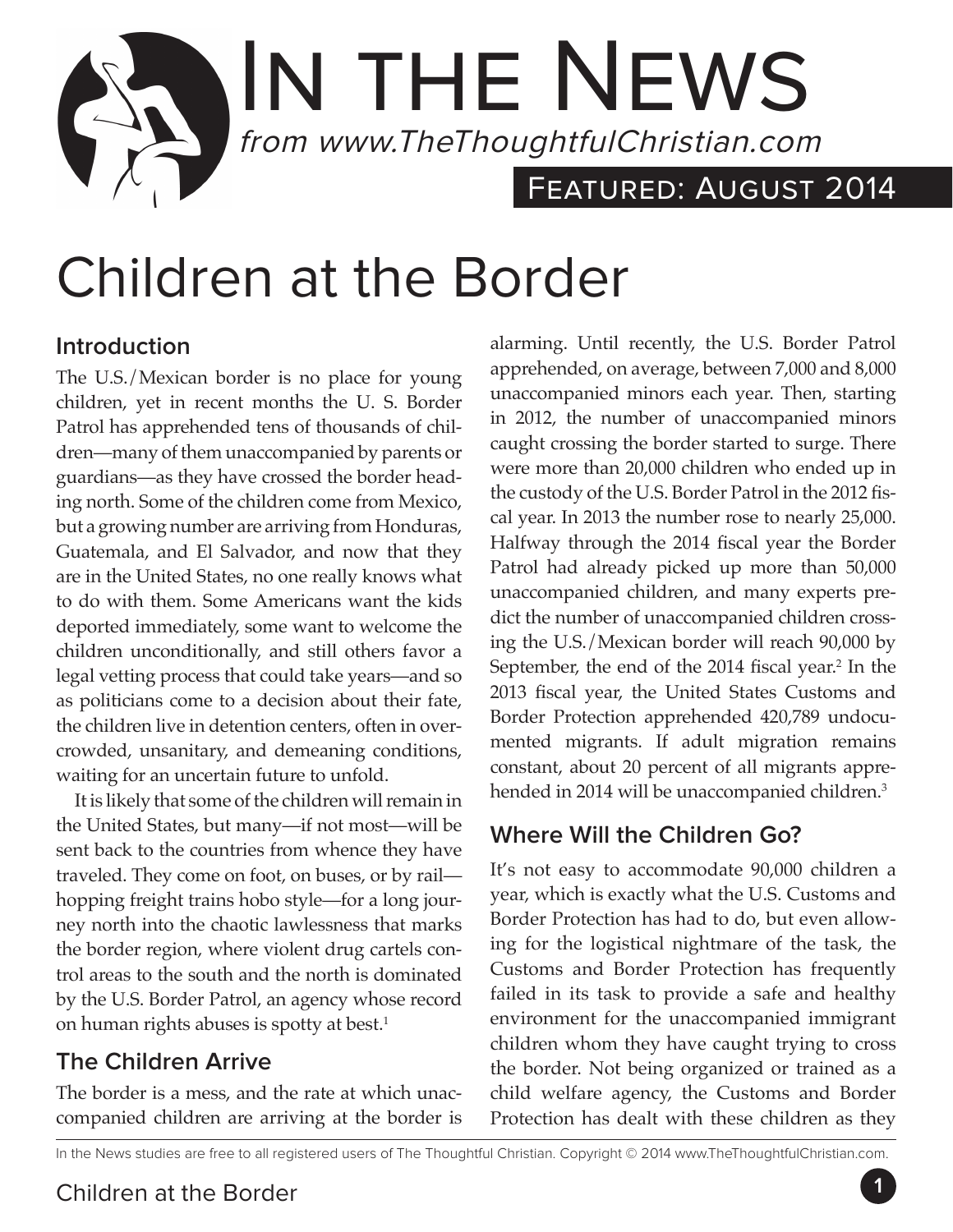deal with all migrants: incarceration. These children have been put in detention facilities that are almost entirely indistinguishable from jails.

Reports and photos from inside the detention centers show kids, some appearing to be less than a year old, sleeping in chain-link cells or wherever they can find a spot on cement floors. Because bathrooms are insufficient for the sheer number of children, the Customs and Border Protection agents have provided port-a-potties for the children in already overcrowded facilities.<sup>4</sup>

In the Border Patrol's defense, the agency has tried to find better places for the children to stay while in custody, but suitable facilities are hard to find. Anti-immigration activists in Southern California and Virginia thwarted efforts to move children in detention to smaller, presumably safer

. . . protesters, waving American flags and chanting "USA! USA!" blocked three busloads of women and children bound for an immigration processing facility.

and cleaner facilities in their communities. In Escondido, California, more than five hundred residents showed up at a planning commission meeting to oppose a proposal to house roughly a hundred children in a shuttered old-folks home. The protesters prevailed: the planning committee rejected the conversion of the unused facility by a vote of seven to zero.<sup>5</sup> In nearby Murrieta, protesters, waving American flags and chanting "USA! USA!" blocked three busloads of women and children bound for an immigration processing facility.6 In Lawrenceville, Virginia, local residents balked at the suggestion that apprehended undocumented teens might be housed in the vacant St. Paul's University.<sup>7</sup> Similar protestsaimed at blocking the transfer of unaccompanied migrant children from prison-like conditions

along the border to more child-friendly living situations—have taken place in dozens of towns all across the United States.8

#### **Conditions Back Home**

While many of the unaccompanied minors crossing the U.S./Mexican border are from Mexico, the recent surge comes largely as a result of increased migration from Honduras, Guatemala, and El Salvador, where crime is rampant and where violence has reached epidemic proportions. In June 2014, for example, the U.S. State Department warned Americans not to visit Honduras, which is plagued by official corruption and has had the world's highest muder rate for four consecutive years.9 Guatemala is the country with the world's highest number of femicides—women

> and girls being killed because they are female and El Salvador has the world's highest rate of femicides per capita.10 All three countries suffer from law enforcement agencies unable to address the criminal activities of the

transnational gangs, such as Mara Salvatrucha<sup>11</sup> and Barrio  $18<sub>12</sub>$ <sup>12</sup> that terrorize local communities.

In a study of the phenomenon of unaccompanied children crossing the U.S./Mexican border, the United Nations High Commissioner for Refugees found that nearly half of the unaccompanied children caught trying to cross the U.S./Mexican border had been personally affected by the violence in the region perpetrated by organized armed criminal actors, including drug cartels and gangs, or by actors of the state. Twenty-one percent of the children confided that they had survived abuse and violence in their homes by their caretakers. And only children from Mexico were affected by a third category of harm giving rise to the potential need for international protection: recruitment into and exploitation by the criminal industry of

In the News studies are free to all registered users of The Thoughtful Christian. Copyright © 2014 www.TheThoughtfulChristian.com.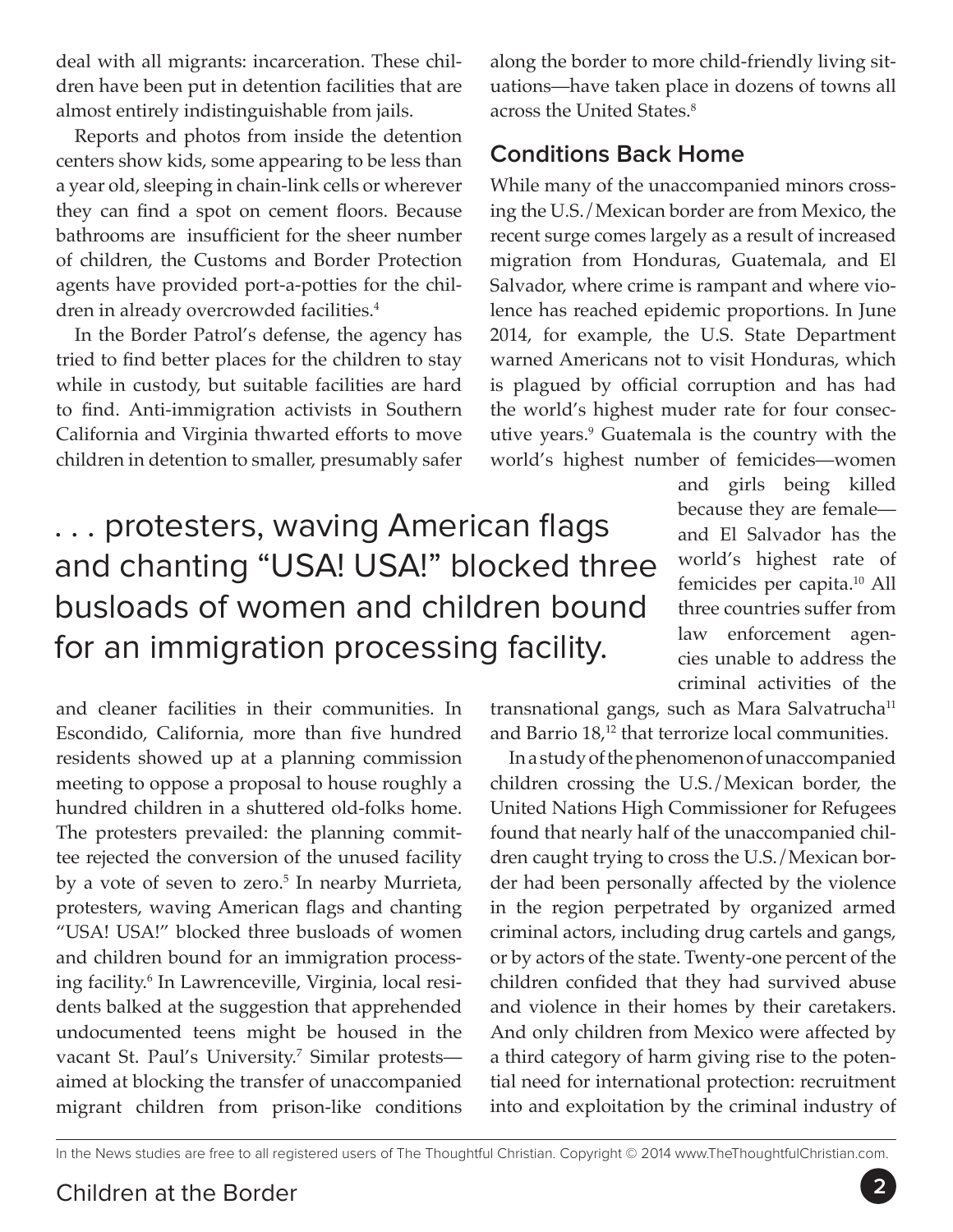human smuggling (i.e., working to assist others as they try to cross into the United States illegally). Thirty-eight percent of the children from Mexico fell into this category. Eleven percent of the children reported having suffered or being in fear of both violence in society and abuse in the home.<sup>13</sup>

Fifty-eight percent of the children interviewed by the UNHCR would likely qualify for protection under international law.14

### **A Faithful Response**

Right now children are fleeing violence in Mexico and Central America, ending up in overcrowded, unsanitary detention centers that are, for all intents and purposes, jails. Self-proclaimed American "patriots" protest the resettlement of these children—many of whom, under international law, are legal refugees—with angry placards and words that speak of the children as criminal invaders. How should a thoughtful Christian respond?

First, we should remember the biblical injunction to care for unaccompanied children and sojourners. While the Bible is silent on many of the issues that cause division among modern Christians in the United States (e.g., Obamacare, reproductive rights, and the freedom to carry a loaded assault rifle in public spaces), the Bible is unambiguous in its exhortations to care for orphans and to treat sojourners with dignity and respect. This does not necessarily mean that Christians must blindly support all immigration policies. It does mean that our concern for the well-being of unaccompanied minor children must inform and guide our thinking on the subject, regardless of the policies we end up supporting.

Second, we should avoid reducing the plight of unaccompanied migrant children to a political debate that seeks partisan advantage. In Washington, the corridors of power are reverberating with partisan invective: fingers are pointing and politicians are grandstanding. Many Republicans blame the Obama administration for promoting immigration policies that make the journey north from Central America seem attractive. Democrats counter that it was George Bush and not Barack Obama who signed into law policies that grant non-Mexican immigrant children the right to a hearing before they are deported. Republicans further deride the Obama administration for not taking action, all the while refusing to fund any action the administration might take. As political theater it might be entertaining, but so far partisan wrangling in Washington hasn't done anything to help the children. Ultimately, the plight of the unaccompanied, undocumented migrant children will need a political solution, and along the way there will no doubt be political fallout, but those who see the surge in immigrant children as an opportunity to make partisan hay are doing a disservice to the serious nature of the issue.

A third way to respond to the recent influx of unaccompanied minor migrants is to think of the current surge as an international crisis involving refugees rather than a national emergency involving immigrants. As noted above, many of the children fleeing violence in Mexico and Central America qualify as refugees under international law, and the United States is not the only country to which unaccompanied migrant refugee children are fleeing. Mexico, Panama, Costa Rica, and Nicaragua have seen applications for asylum from unaccompanied children increase sevenfold since the current crisis began. $15$  If Washington finds itself unequal to the task of addressing the surge of unaccompanied migrant children from Mexico and Central America, it may be because the government is not addressing the phenomenon as a regional international problem.

Fourth, we should remember that migrant children—whether refugees or undocumented immigrants—are not criminals. Though pundits and talking heads across the political spectrum (but particularly on the right) have at times referred to the migrant children as "illegal"16 and speak of the

In the News studies are free to all registered users of The Thoughtful Christian. Copyright © 2014 www.TheThoughtfulChristian.com.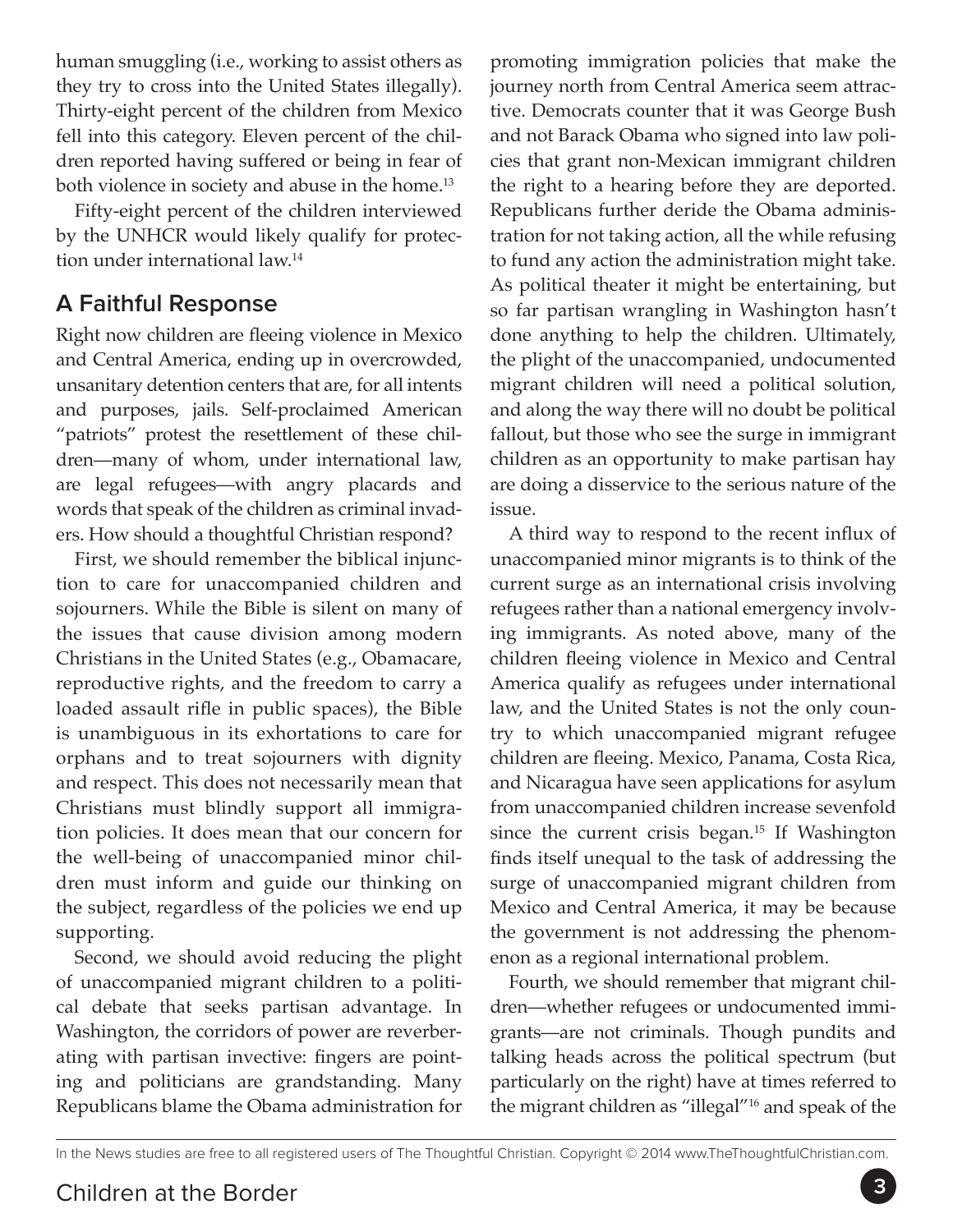surge of migrants as an "invasion,"<sup>17</sup> neither term is accurate or helpful. Many of the children in question are too young to be prosecuted or detained for breaking the law, and those old enough to be prosecuted in juvenile courts would need first

to be given a hearing to determine whether or not they are, indeed, refugees rather than illegal immigrants.

Finally, we should stay informed on the issues that surround the current surge of unaccompanied children leaving their homes in El Salvador,

While the Bible is silent on many of the issues that cause division among modern Christians in the United States, the Bible is unambiguous in its exhortations to care for orphans and to treat sojourners with dignity and respect.

Guatemala, and Honduras in search of safety in Mexico, Nicaragua, Panama, Costa Rica, and the United States. To that end the following resources come highly recommended:

- 1. *Children on the Run: Unaccompanied Children Leaving Central America and Mexico and the Need for International Protection,*  by the United Nations High Commissioner for Refugees. This resource is available as a PDF online at http://www .unhcrwashington.org/sites/default/ files/1\_UAC\_Children%20On%20 the%20Run\_Executive%20Summary.pdf. It is concise, and it frames the issues in ways that take the reader outside the political polarization found in most U.S. writings on the subject.
- 2. Most denominations have resources to help members think through issues involving immigration. Resources for members of the Presbyterian Church (U.S.A.) can be found at http://oga.pcusa.org/section/ mid-council-ministries/immigration/; Lutheran resources can be found at http:// lirs.org/; and the United States Conference of Catholic Bishops' website on immigration issues is located at http://www .usccb.org/issues-and-action/human-life -and-dignity/immigration/. If you are
- 3. There are many helpful books that cover the broader issues of this subject. Ben Daniel, *Neighbor: Christian Encounters with "Illegal" Immigration* (Louisville, KY: Westminster John Knox Press, 2010); M. Daniel Carroll R. et al, *Christians at the Border: Immigration, the Church, and the Bible* (Grand Rapids, MI: Baker Academic, 2008); Matthew Soerens and Jenny Hwang, *Welcoming the Stranger: Justice, Compassion & Truth in the Immigration Debate* (Downers Grove, IL: IVP, 2009); and Daniel G. Groody and Gioacchino Campese, eds., *A Promised Land, a Perilous Journey: Theological Perspectives on Immigration* (Notre Dame, IN: University of Notre Dame, 2008) are all excellent resources. These books predate the current crisis, but they provide a solid theological and spiritual background for those who wish to learn more.

#### **Endnotes**

- 1. Vicki B. Gaubeca, "Why Is U.S. Border Patrol Shooting Rock-Throwing Teenagers?" ACLU Blog of Rights, Mar. 13, 2014, https://www.aclu.org/blog/ immigrants-rights-human-rights/why-us-border -patrol-shooting-rock-throwing-teenagers.
- 2. Dan Restrepo and Ann Garcia, "The Surge of Unaccompanied Children from Central America: Root

In the News studies are free to all registered users of The Thoughtful Christian. Copyright © 2014 www.TheThoughtfulChristian.com.

not Presbyterian, Lutheran, or Catholic, do a web search using the name of your denomination and the words "immigration issues." In most cases you will find excellent resources.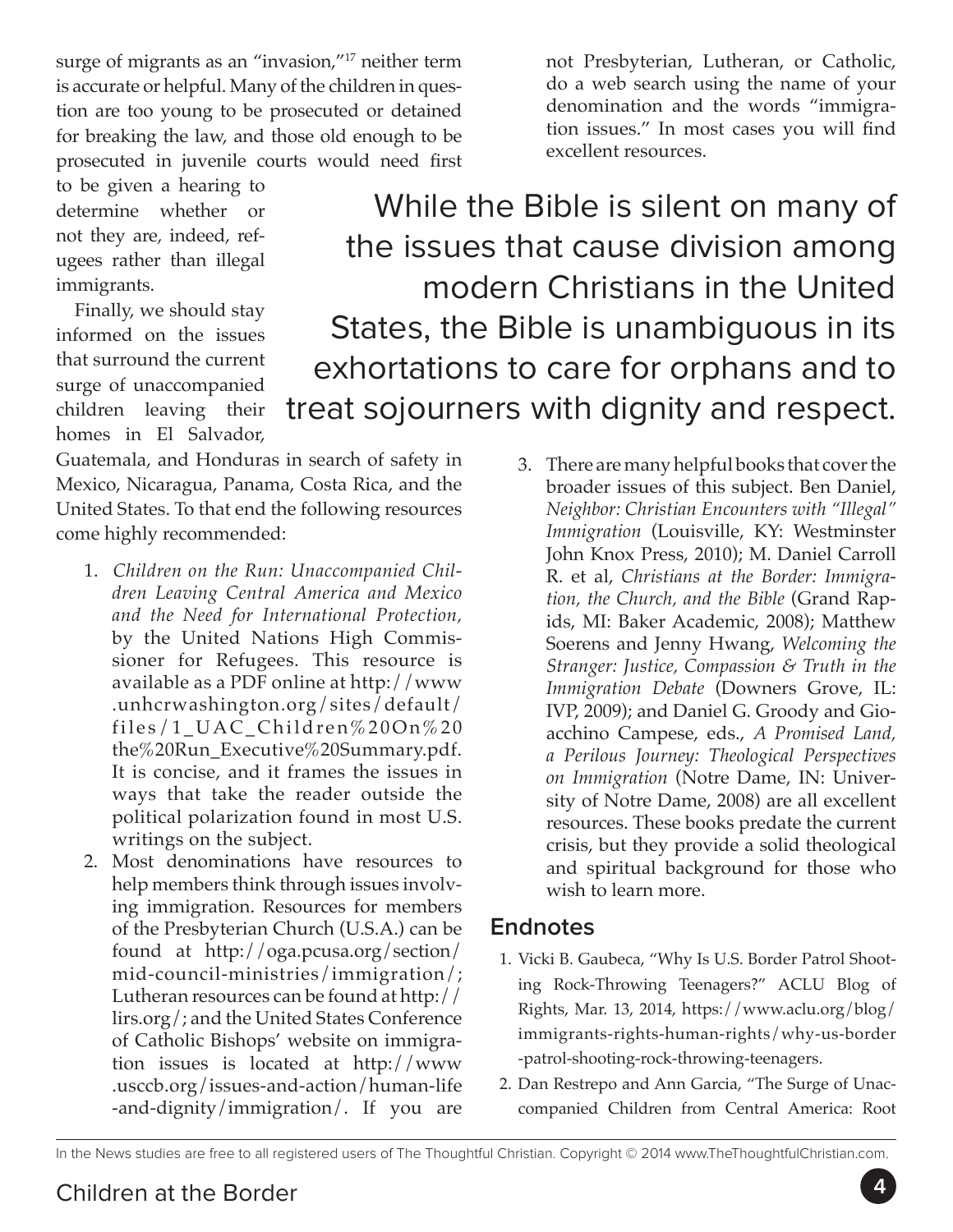Causes and Policy Solutions," Center for American Progress, July 24, 2014, http://www.americanprogress .org/issues/immigration/report/2014/07/24/94396/ the-surge-of-unaccompanied-children-from-central -america-root-causes-and-policy-solutions/.

- 3. United States Border Patrol, "Sector Profile—Fiscal Year 2013 (Oct. 1st through Sept. 30th)," http:// www.cbp.gov/sites/default/files/documents/ U.S.%20Border%20Patrol%20Fiscal%20Year%20 2013%20Profile.pdf.
- 4. Molly Hennessy-Fiske and Cindy Carcamo, "Overcrowded, Unsanitary Conditions Seen at Immigrant Detention Centers," *Los Angeles Times*, June 18, 2014, http://www.latimes.com/nation/nationnow/la -na-nn-texas-immigrant-children-20140618-story .html#page=1.
- 5. [Jill Replogle](http://www.kpbs.org/staff/jill-replogle/), "Escondido Planning Commission Rejects Shelter for Immigrant Children," KPBS News, June 25, 2014, http://www.kpbs.org/news/2014/ jun/25/escondido-planning-commission-votes -down-shelter-i/.
- 6. Matt Hansen and Mark Boster, "Protesters in Murrieta Block Detainees' Buses in Tense Standoff," *Los Angeles Times*, July 1, 2014, http://www.latimes .com/local/lanow/la-me-ln-immigrants-murrieta -20140701-story.html#page=1.
- 7. Karin Kapsidelis, "Plan to House Immigrant Children at Saint Paul's College on Hold," *Richmond Times Dispatch*, June 16, 2014, http://www .timesdispatch.com/news/state-regional/plan-to -house-immigrant-children-at-saint-paul-s-college/ article\_186a9aca-f58d-11e3-b546-0017a43b2370.html.
- 8. Leo Hohmann, "Hundreds of Cities Fight Back against 'Invasion,'"WND.com, July 15, 2014, http:// www.wnd.com/2014/07/hundreds-of-cities-fight -back-against-invasion/.
- 9. U.S. Department of State, Bureau of Consular Affairs, "Honduras Travel Warning," U.S. Passports and International Travel, http://travel.state.gov/content/ passports/english/alertswarnings/honduras -travel-warning.html.
- 10. Ben Daniel, *The Search for Truth about Islam: A Christian Pastor Separates Fact from Fiction* (Louisville, KY: Westminster John Knox Press, 2013), 142.
- 11. InSight Crime, "MS13," http://www.insightcrime .org/groups-el-salvador/mara-salvatrucha-ms-13.
- 12. InSight Crime, "Barrio 18 (M-18)," http://www .insightcrime.org/groups-el-salvador/barrio-18.
- 13. The United Nations High Commissioner for Refugees, *Children on the Run: Unaccompanied Children Leaving Central America and Mexico and the Need for International Protection*, 6–7, http://www .unhcrwashington.org/sites/default/files/1\_UAC \_Children%20On%20the%20Run\_Executive%20 Summary.pdf.
- 14. Ibid., 6.
- 15. Frances Robles, "Fleeing Gangs, Children Head to U.S. Border," *New York Times*, July 9, 2014, http:// www.nytimes.com/2014/07/10/world/americas/ fleeing-gangs-children-head-to-us-border.html?  $r=0$ .
- 16. See, for example, "Hundreds of Protests Set This Weekend against Illegal Immigration, Obama's Policies," FoxNews.com, July 19, 2014, http://www .foxnews.com/politics/2014/07/19/hundreds-protests -set-this-weekend-against-illegal-immigration -obama-policies/.
- 17. See, for example, Wesley Pruden, "PRUDEN: The President Finds His Legacy in Border Invasion," *The Washington Times*, July 17, 2014, http://www .washingtontimes.com/news/2014/jul/17/pruden -the-president-finds-his-legacy/.

*Ben Daniel is pastor of Montclair Presbyterian Church in Oakland, California. He blogs for the* Huffington Post *and provides commentary for KQED FM, the largest NPR affiliate in the United States. His book*  Neighbor: Christian Encounters with "Illegal" Immigration *was named the Religion Book of the Year by ForeWord Reviews. His most recent book is* The Search for Truth about Islam: A Christian Pastor Separates Fact from Fiction*.*

In the News studies are free to all registered users of The Thoughtful Christian. Copyright © 2014 www.TheThoughtfulChristian.com.